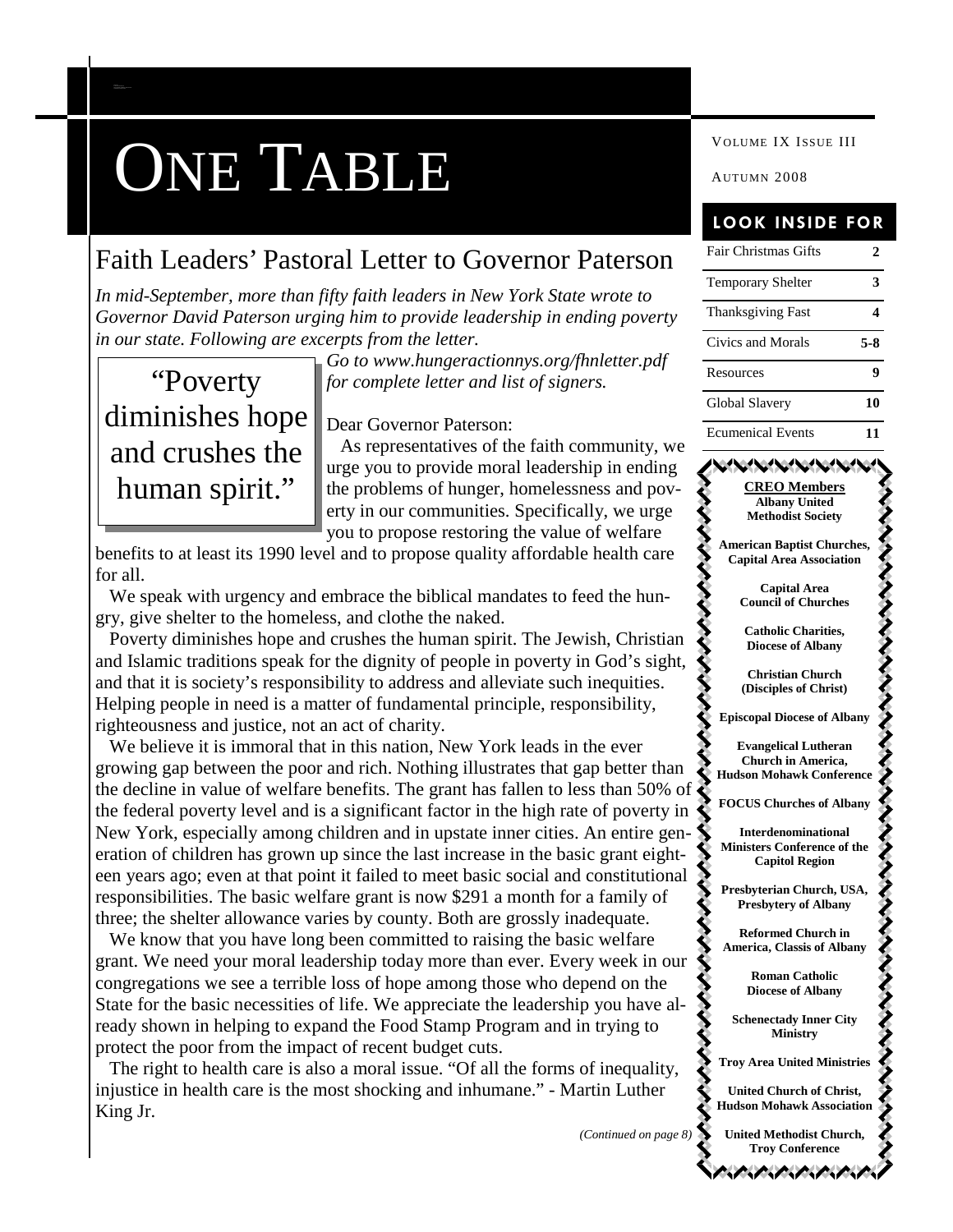### What I Really Want for Christmas

*Barbara DiTommaso, Director*

COMMISSION ON PEACE AND JUSTICE ROMAN CATHOLIC DIOCESE OF ALBANY

Advertising by retailers and catalogs arriving in the mail won't let us forget that, in our culture, Christmas has become an economic event that for many people overshadows its observance as a religious season.

The desire to give gifts to those we love is a reflection of the divine love of the Father who gave us the unfathomable gift of Jesus, and in him, eternal life. But how can we act on this desire to give that also expresses our discipleship within a society so rich that some people must rent selfstorage units because their many belongings can't fit in their homes?

While the church has always been missionary in bringing the Good News of God's unconditional love, our faith communities have also helped to make us acutely aware of lifedenying poverty so prevalent in the developing world. We generously respond to natural disasters such as the 2004 tsunami in the Indian Ocean, and to chronic needs such as droughtprone areas of Africa. Yet much pervasive

poverty can't be attributed to those events or conditions. Rather, it is the result of an economic system that is out of balance because it does not put people first.

In his first encyclical letter, *On Human Work*, Pope John Paul II wrote that work is a key – probably the essential key - to social issues. All work has a threefold moral significance: it is the

> ordinary way for us to meet our material needs; it is through our work that most of us exercise our self-expression and experience self-realization; and our work enables us to contribute to the well-being of the larger community. But what happens to a person who cannot find ade-

quate work or whose labor is not justly rewarded?

Many corporations have moved production to the developing world because of the lack of government regulation and absence of workers' rights: low wages that keep them trapped in poverty, poor working conditions, and often some kind of environmental destruction, such as poisoning a community's water supply with toxic industrial chemicals. These are aspects of free trade, in which capital and goods can cross borders freely, but workers cannot.

*(Continued on page 3)*

### **The Details...**

Deadline for Submission *One Table* Winter Edition

Jan/Feb/Mar….. December 15

Please help us by updating your contact information. We mail our newsletters Third Class for a first-class reason – to save money. While some newsletters may arrive late, we hope the message will always be timely. **This newsletter was mailed the week of October 12.**

*One Table* is published quarterly by the Capital Region Ecu-

menical Organization on recycled paper. Circulation: 600 per issue. *One Table* serves as an ecumenical voice in our region and is supported by CREO members and the Northeastern New York Chapter of Thrivent Financial for Lutherans. Only motions duly passed at Board meetings reflect the official actions of the entire Capital Region Ecumenical Organization. Opinions expressed by contributing writers are not necessarily those of CREO.

Letters, news items, and announcements are invited. Publication cannot be guaranteed, but all submissions will be reviewed for use. The Coordinator reserves the right to edit material to conform to editorial policy, style and length. Unless otherwise attributed, all articles are compiled and/or written by the Coordinator. ■

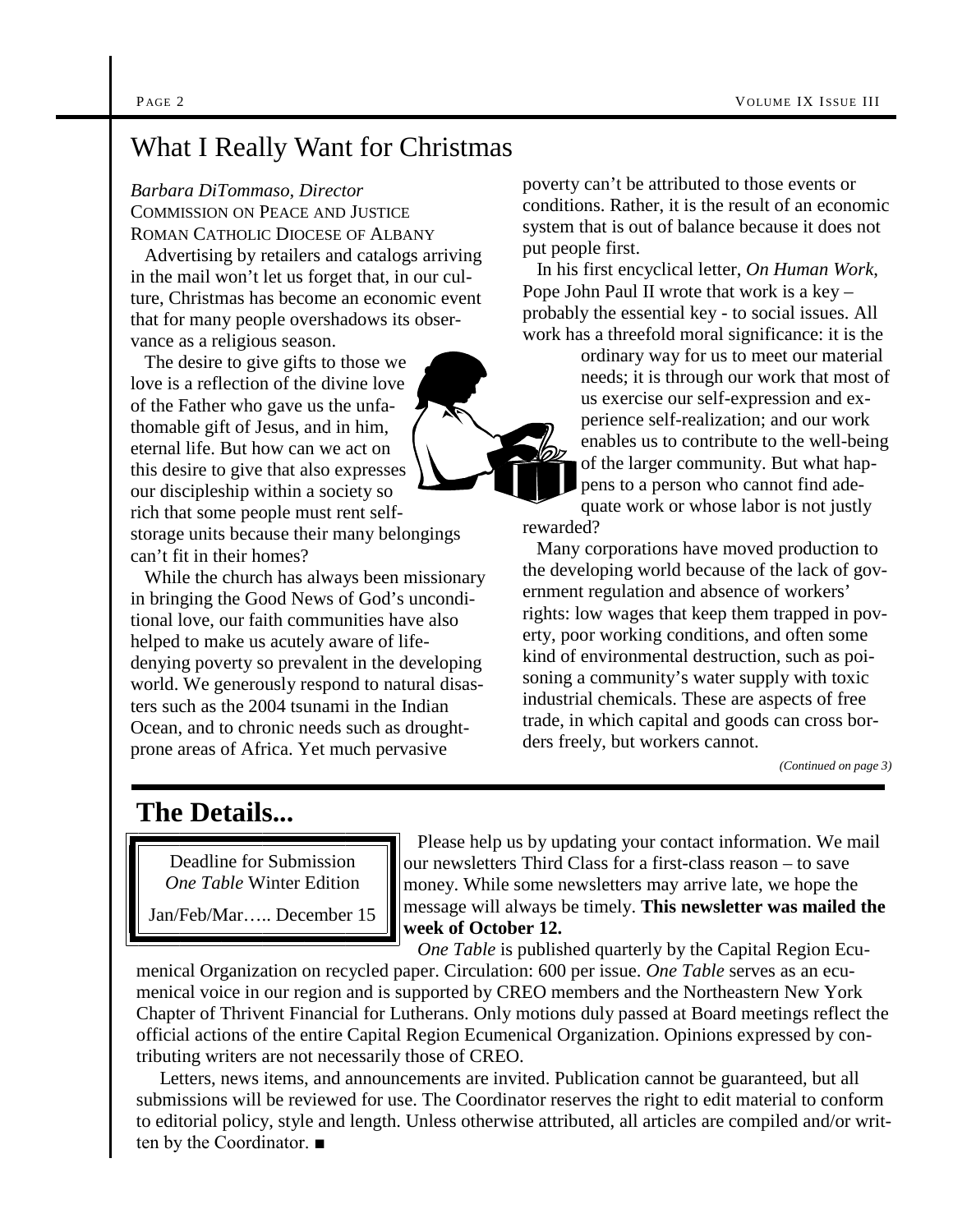### Temporary Shelter Opens for a Sixth Year of Operation

#### *Pastor Vernon A Victorson*

FIRST LUTHERAN CHURCH, ALBANY

It is hard to believe that the Emergency Overflow Homeless Shelter housed at First Lutheran Church and run in cooperation with Evangelical Protestant United Church of Christ and the Capital Area Council of Churches is opening for yet another winter season. Not only is the need still with us, given the current economic state of af-

fairs, it will be for some time.

In First Lutheran we were fortunate to have the facility and the desire to put that facility to work on behalf of those with very little. We were also blessed to have the support of the faith community

throughout the region; you have rallied to the aid of the shelter with support and resources and volunteer hours which keep it in operation seven days a week. Without your prayers and support this shelter would not exist.

We decided to expand this year's program by adding two weeks at each end of the season. We will open on November  $3<sup>rd</sup>$  and close the end of April. While this adds to our expenses we feel confident because of the support we have received from individuals and congregations who have joined with us to be apart of this ministry. This year our expenses will run about \$72,000.

We operate on the principal we started with six years ago from Matthew 25 where we learn if we do something for the least of these, our brothers and sisters, we are truly serving Jesus.

If you can help us, we need volunteers to greet guests and help with laundry and other

> tasks. We welcome groups to prepare meals for shelter guests. Donations of sturdy paper products (cups, bowls, and plates, and plastic silverware) and laundry detergent are also needed. Call the CACC office @ 462-5450

for more information. Financial gifts are also welcome and may be sent to CACC ("CACC Shelter Fund") at 646 State St., Albany, NY 12203.

At the end of each season, some of the men who have stayed with us a number of times seek me out and shake my hand and tell me how grateful they are to have this shelter. I want to pass their thanks along to all of you who help us make this shelter possible. *■*

#### *(Continued from page 2)*

During the past two years' immigration debates, what we didn't hear often enough was how to make life more humane in workers' home countries so that they wouldn't be forced to risk their very lives in attempting to come to the U.S. in search of work. One of those ways is the growing phenomenon of fair trade. In fair trade, workers are paid a living wage and often work in cooperatives in which each member is a part owner of the business, and therefore involved in decision making.

Here is where we can use our buying power to help our brothers and sisters in poor countries to rise out of poverty and live with the dignity befitting children of God. We can choose to purchase fair trade coffee, tea and chocolate in the supermarket or food co-op, rather than another brand. Perhaps your congregation sells fairly traded items on a regular basis.

Another way to support a dignified life for workers abroad is to host a fair trade sale at church, at which members can purchase Christmas gifts. While fostering a sense of community and solidarity, this activity can also be a way of involving youth, who can focus their energy and idealism on a fun project that has immediate benefits for the people who made the goods.

For more information on fair trade, see www.crsfairtrade.org. For an online catalog of products, see www.SERRV.org/ or www.agreatergift.org. To receive a lesson plan on fair trade for youth, or to arrange for a sale in which all your church needs to do is invite members to come, contact me at  $(518)453-6695$  or barb.ditommaso@rcda.org.  $\blacksquare$ 

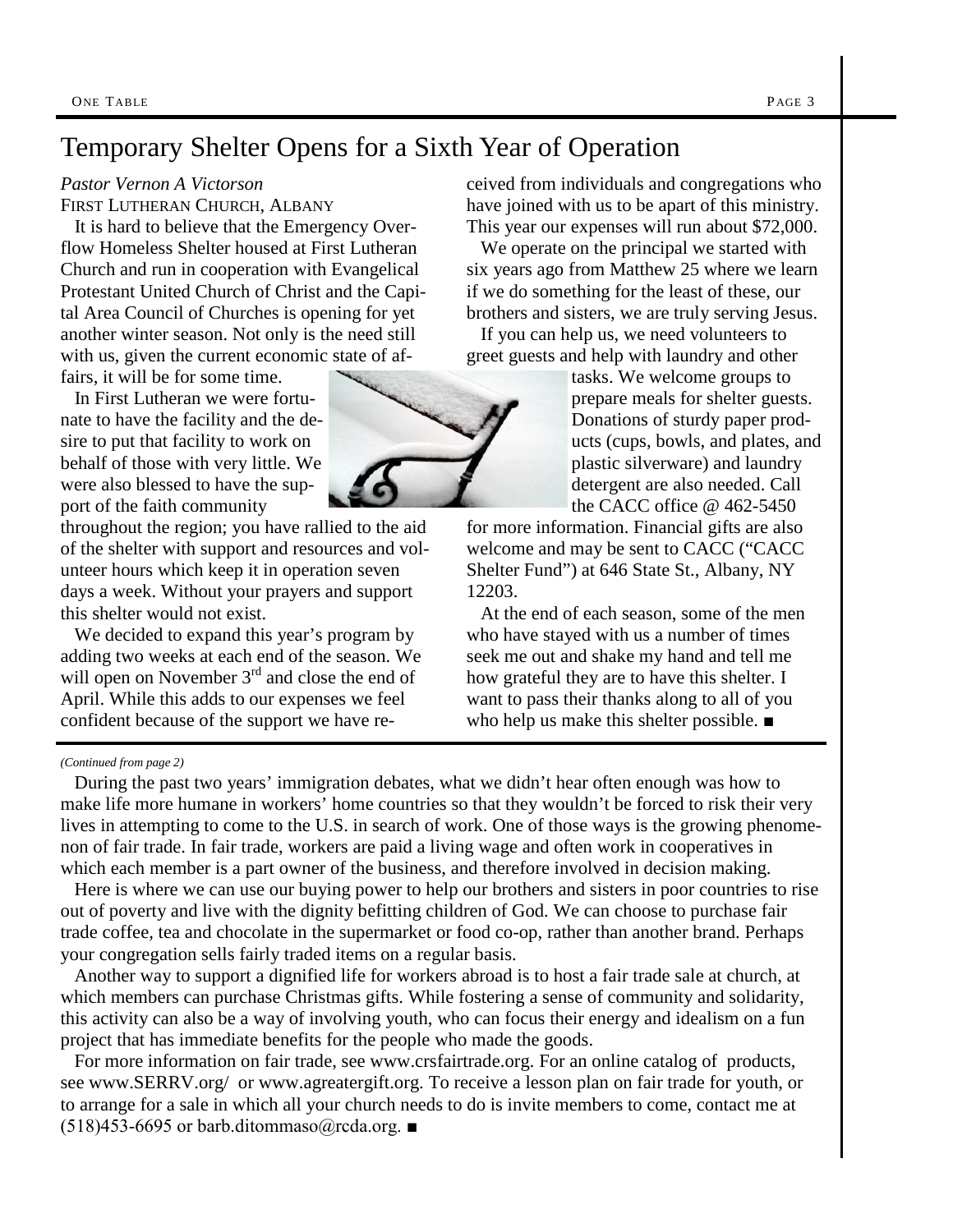### Thanksgiving Fast and Action Against Hunger

*Mark Dunlea, Executive Director*

HUNGER ACTION NETWORK OF NYS Every year the *Thanksgiving Fast and Action Against Hunger* is held the Monday before Thanksgiving. This year it falls on Nov. 24th.

Fasting is part of the tradition of most of the world's religions. Fasting is a transforming act, "it has the moral power to bring about political

change worthy of our state," notes Bishop Howard Hubbard, Roman Catholic Diocese of Albany and Co-Chair of the Labor-Religion Coalition.

Fasting has been a spiritual undertaking and sociopolitical tool for

centuries. The power of fasting, personal and political, feels especially strong in NYS, where many of the streets, beginning with Wall Street, seem to be awash in money and an obsession with wealth and excess.

We encourage fasting this year to strengthen the moral message in light of the tremendous economic problems we are facing both in NYS and nationally.

The large and growing state budget deficit will make it even more difficult to win needed investments in initiatives, such as raising the welfare grant. The Governor is now planning to release his budget in mid-December, so Thanksgiving Action may be one of our last chances to show public support for action.

New York's basic welfare grant has not been raised in 18 years and its value has fallen to less than 50% of the federal poverty level. And since the shelter allowance part of the welfare grant is so low, most welfare participants are forced to divert some, if not all, of the basic grant (\$291 a month for a family of 3) to help pay their rent. Governor Paterson has supported raising the

grant in the past but his staff are arguing that there is not political support for raising it, especially with the state budget deficit growing every day.

Our state now gets more than a billion dollar surplus annually from the welfare rules enacted in 1996. Many states have

used these extra funds to raise welfare benefits; New York has not.

Fasting helps us to become aware of the tenuousness of life. When your belly aches with hunger, with emptiness, it helps you to see what it is you really need to live well. And as your fast extends, you begin to learn what you can do without.

Please help spread the word about the Thanksgiving Fast. We ask that if people are going to fast, they contact us so we may report on the number of people who are fasting and also connect people in the same community who may wish to work together on related activities. Contact (518)434-7371 or info@hungeractionnys.org for more. ■

### New York State Council of Churches Invites You…

*Mary Lu Bowen, Executive Director,* NYS COUNCIL OF CHURCHES

Every year the New York State Council of Churches Public Policy Commission holds a two day planning event that has come to be known as the Work Party. This year's theme, the gap between the rich and the poor, was chosen months ago.

Now with financial institutions failing, companies laying off workers, home foreclosures climbing, and state government cutting back on funding services for the vulnerable, the gap between the rich and the poor becomes ever more obvious. And it is even more important for the voice of the church to be in the public square reminding those who make decisions that with every decision they make there is a life to which that decision will bring hope, fear or even panic.

The event begins at 1:00pm on Friday, October 24 and ends at noon on Saturday. Meetings and accommodations will be at the Clarion Hotel in Albany. Registration is \$35 (plus overnight room if needed). This includes materials, meeting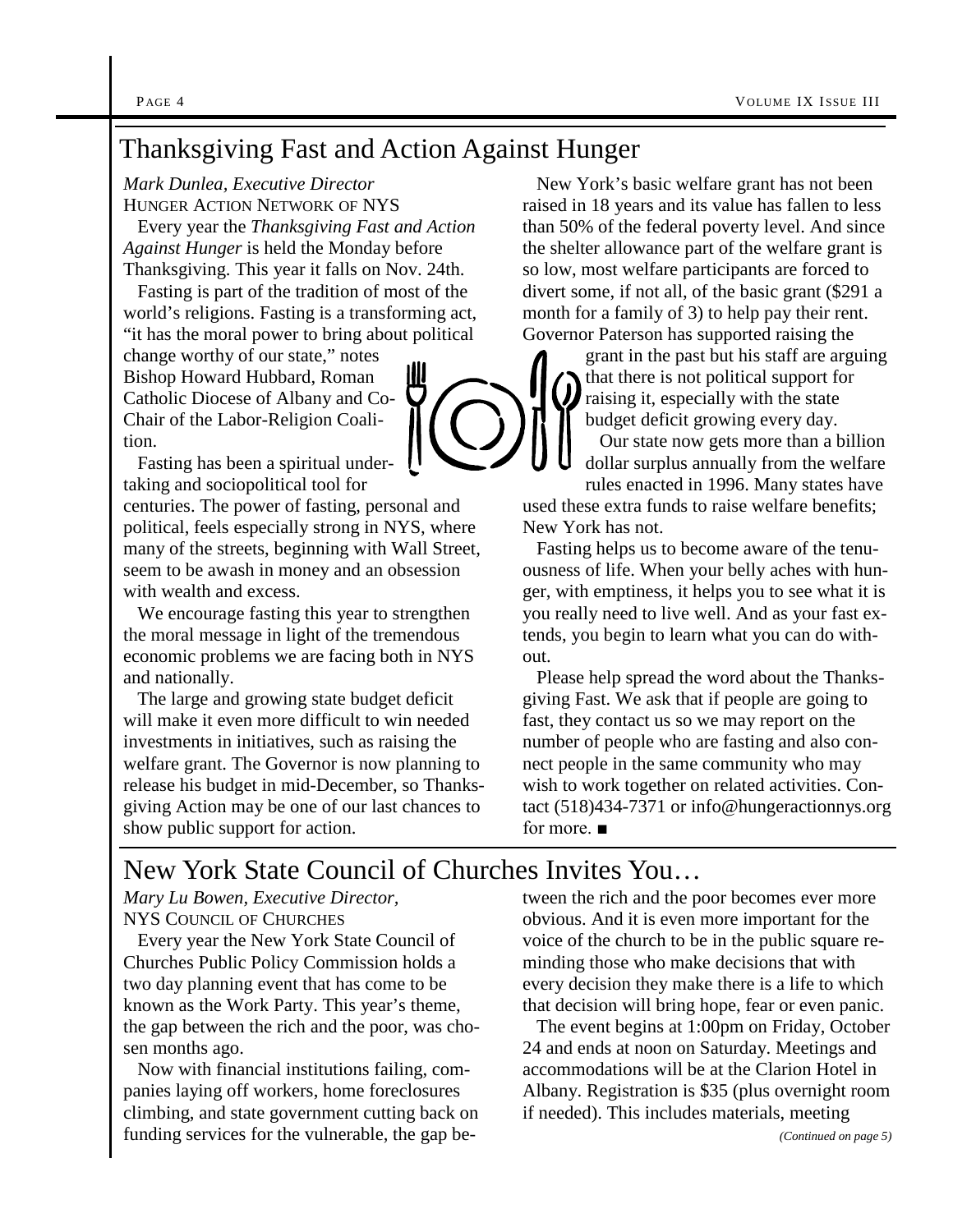#### *Mary Lu Bowen, Executive Director,* NYS COUNCIL OF CHURCHES

"Our Christian faith compels us to address the world through the lens of our relationship to God and to one another. Public discourse is enhanced as we engage civic leaders on the values and ethics affirmed by our faith." (National Council of Churches Christian Principles in an Election Year).

As we become participants in public discussion we must keep in mind that our churches, denominations and church organizations cannot endorse any political party or any candidate. The NYSCOC has prepared a set of principles that can help inform our discussions and decision making from a faith perspective. They

were developed by the NCC Justice and Advocacy Commission. 1. War is contrary to the will of God. While the use of violent force may, at times, be a necessity of last resort, Christ pronounces his blessing on the peacemakers. We look for political leaders who will make peace with justice a top

priority and who will actively seek nonviolent solutions to conflict.

2. God calls us to live in communities shaped by peace and cooperation. We reject policies that abandon large segments of our inner city and rural populations to hopelessness. We look for political leaders who will re-build our communities and bring an end to the cycles of violence and killing.

3. God created us for each other, and thus our security depends on the well being of our global neighbors. We look for political leaders for whom a foreign policy based on cooperation and global justice is an urgent concern.

are most vulnerable in our society. We look for political leaders who yearn for economic justice and who will seek to reduce the growing disparity between rich and poor. 5. Each human being is created in the image of

4. God calls us to be advocates for those who

God and is of infinite worth. We look for political leaders who actively promote racial justice and equal opportunity for everyone.

6. The earth belongs to God and is intrinsically good. We look for political leaders who recognize the earth's goodness, champion environmental justice, and uphold our responsibility to be stewards of God's creation.

7. Christians have a biblical mandate to welcome strangers. We look for political leaders

> who will pursue fair immigration policies and speak out against xenophobia. 8. Those who follow Christ are called to heal the sick. We look for political leaders who will support adequate, affordable and accessible health care for all.

9. Because of the transforming power of God's grace, all humans are called to be in right relationship with each other. We

look for political leaders who seek a restorative, not retributive, approach to the criminal justice system and the individuals within it.

10. Providing enriched learning environments for all of God's children is a moral imperative. We look for political leaders who advocate for equal educational opportunity and abundant funding for children's services.

Finally, our religious tradition admonishes us not to bear false witness against our neighbor and to love our enemies. We ask that the campaigns of political candidates and the coverage of the media in this election season be conducted according to principles of fairness, hon-

*(Continued from page 4)*

space and a buffet dinner on Friday night at the hotel.

Participants will help determine what the message of that voice will be as we advocate for the vulnerable in New York. Your attendance will enrich the discernment process. We hope you will attend, and even bring a friend! Contact the Council office with questions or to register at (518)436-9319.*■*

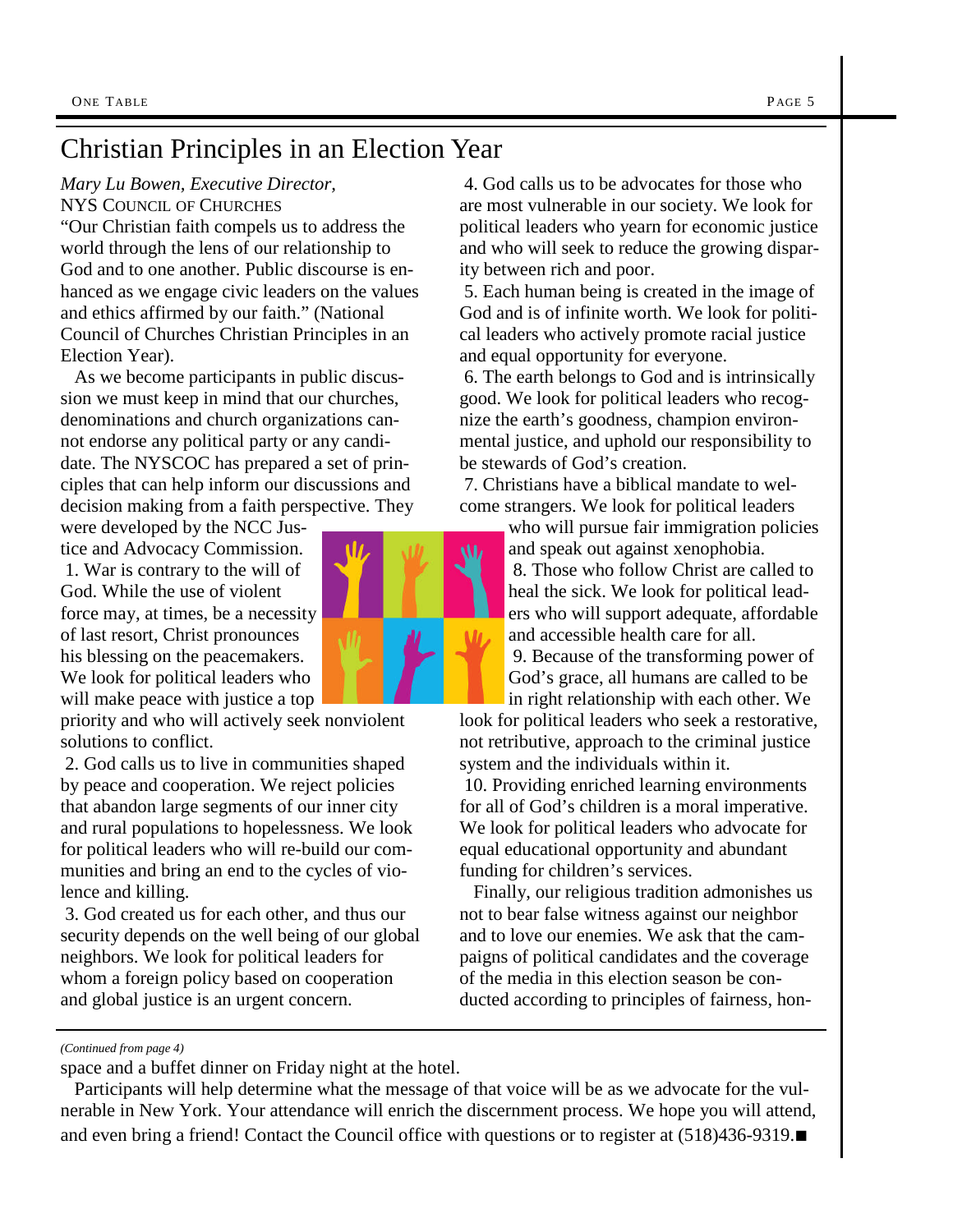

"I am strong, and I offer sensible advice and sound judgment. By my power kings govern, and rulers make laws that are fair. Every honest leader rules with help from me." (Proverbs 8:14-16) CEV

### United Church of Christ

THE REV. MARIAN SHEARER, REGIONAL CONFERENCE MINISTER *Hudson Mohawk Association*

In the United Church of Christ, we are sometimes accused of being politically one-sided and intolerant of variety in the political affiliation of members. On the contrary, the individual consciences of believers and the autonomy-in-covenant of our local churches would render ridiculous any attempt by church bodies to insist to voters that only one political point of view or candidate was the faithful one. Variety in practice, conviction, and opinion, held together by faith for a greater good, are what defines the United Church of Christ (for good and ill!).

Our current program to address election issues is called Our Faith, Our Vote, and it provides resources to churches and groups about getting involved in the elections. Here is what the resources address:

- registering everyone to vote
- arranging for candidate forums, in church buildings and elsewhere
- raising issues of fair elections and accurate balloting
- being alert for the "spins" in candidates' advertising
- raising issues of poverty, health care, immigration justice, environmental care and the like, with ALL candidates.

Mindful of our tax-exempt status as a church, we do not endorse candidates. But our UCC history of living out our faith boldly, and taking its concerns to the public forum, have always left room for laity and clergy to run for public office and speak about public issues. Sometimes, as individuals, we do take sides. Sometimes, in our local churches, we support issues that are mostly supported by one party or another. Nowhere do we insist that taking the opposite side or voting the other way makes a person unfaithful.

So a program called "Our Faith, Our Vote" does not instruct members of the United Church of Christ whom to vote for. It invites them to be active in fair elections and widespread registration; it invites them to question candidates about the issues important to people of faith across the interfaith and ecumenical community; it invites them to be savvy listeners and watchers of campaign materials. It provides links to statements about issues which the UCC has agreed on over the years, on things like public education and health care and the links between toxic waste and poverty. It encourages us to speak boldly for those in society whose voices are not heard, for that is what is called for by our faith in Jesus Christ who said that in God's economy, the last shall be first, and the first last.

A good many of our spiritual ancestors (from the Congregational side of our several roots) signed the Declaration of Independence and helped shape a new nation. None of them wanted a stateidentified church where membership was a prerequisite for citizenship. And all of them, John Hancock and John Adams and many others, spent their lives and fortunes in the public arena building a democratic system. As their spiritual descendants, and as people of faith, we are asked to do our parts as well. ■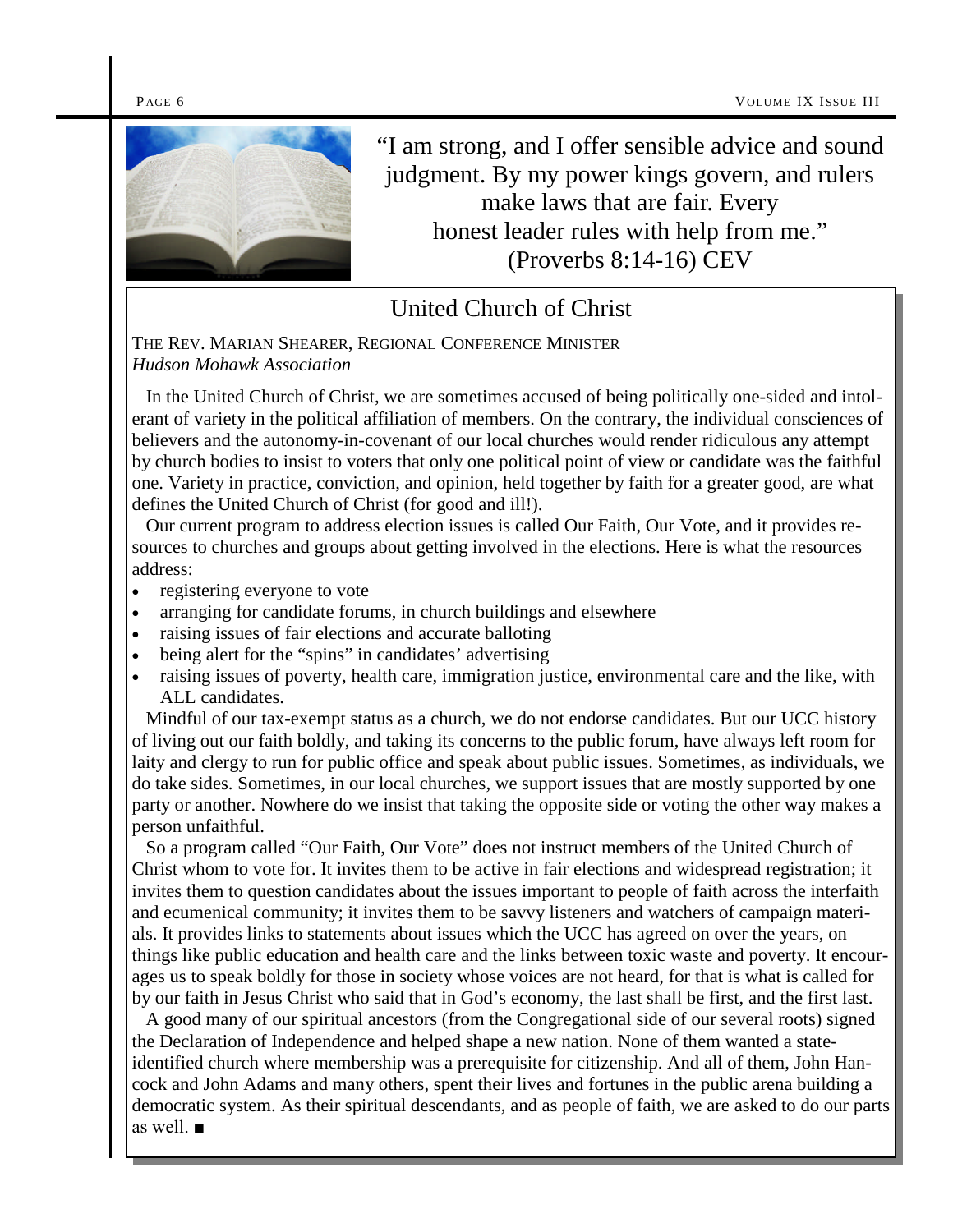### Roman Catholic Church

#### THE MOST REV. HOWARD HUBBARD, BISHOP *Diocese of Albany*

Since 1976, every four years the bishops of the United States have issued a political responsibility statement designed to encourage our Catholic people to participate in the civic life of our nation by educating ourselves to the issues confronting our society, by discerning how the moral and social teachings of the church inform these issues, by examining through this prism where candidates stand on these issues and, then, with prayer and an informed conscience by casting our ballot, and by continuing to advocate with our elective representatives for policies that contribute to a just and humane society.

Voting and advocating with an informed conscience is both a civic and moral responsibility. It is also a complex challenge – because rarely, if ever, does any candidate or any political party reflect fully the church's comprehensive commitment to the life and dignity of every person.

Therefore, it often requires a prudent choice on our part as to which candidate and policies will do the most good and the least harm.

It should be noted that the current bishops' statement entitled, Forming Consciences For Faithful Citizenship, is not a "voter guide." We bishops do not seek to tell people for whom to vote. Nor, is it a guide to the positions of candidates or parties. Rather, this political responsibility document is a statement which addresses key themes from Catholic social teaching, and their implications for decisions in public life. Our role as bishops, in other words, is not that of endorsing candidates or engaging in partisan politics, but it is the teaching role of helping people form their consciences so that they can make informed and sound moral judgments in fulfilling their responsibilities as voting and engaged citizens in pluralistic democracy.

Unfortunately, politics in our country often can become a contest of powerful interests, partisan attacks, sound bites, and media hype. The church calls for a different kind of political engagement: one shaped by the moral convictions of well-formed consciences and focused on the dignity of every human being, the pursuit of the common good, and the protection of the weak and the vulnerable.

The call of Faithful Citizenship affirms the importance of political participation and insists that public service is a worthy vocation. As Christians, we should be guided more by our moral convictions than by our attachment to a political party or interest group. When necessary, our participation should help transform the party to which we belong; we should not let the party transform us in a way that neglects or denies fundamental Christian values.

In Faithful Citizenship we bishops review the seven fundamental themes of catholic social teaching: the sacred dignity of the human person, our call to family, community and participation, the basic right and responsibilities that we have as members of the human family, a preferential option for the poor and vulnerable, the dignity of work and the rights of workers, the solidarity of our one human family, regardless of national, racial, ethnic, religious, economic or idealized differences and the need to care for God's creation.

We bishops ask our people to view candidates and their position on public policy issues through the lens of these seven principles. The range of issues we urge voters to consider in casting their ballots range from abortion to euthenasia and everything in between: human cloning, genocide, torture, the death penalty, the bond of marriage, just wages, the need for immigration, health care, agricultural and social security reform, affordable housing, discrimination based on race, sex, ethnicity, disability condition or age, global climate change and national and international poverty, just to mention a few.

*(Continued on page 8)*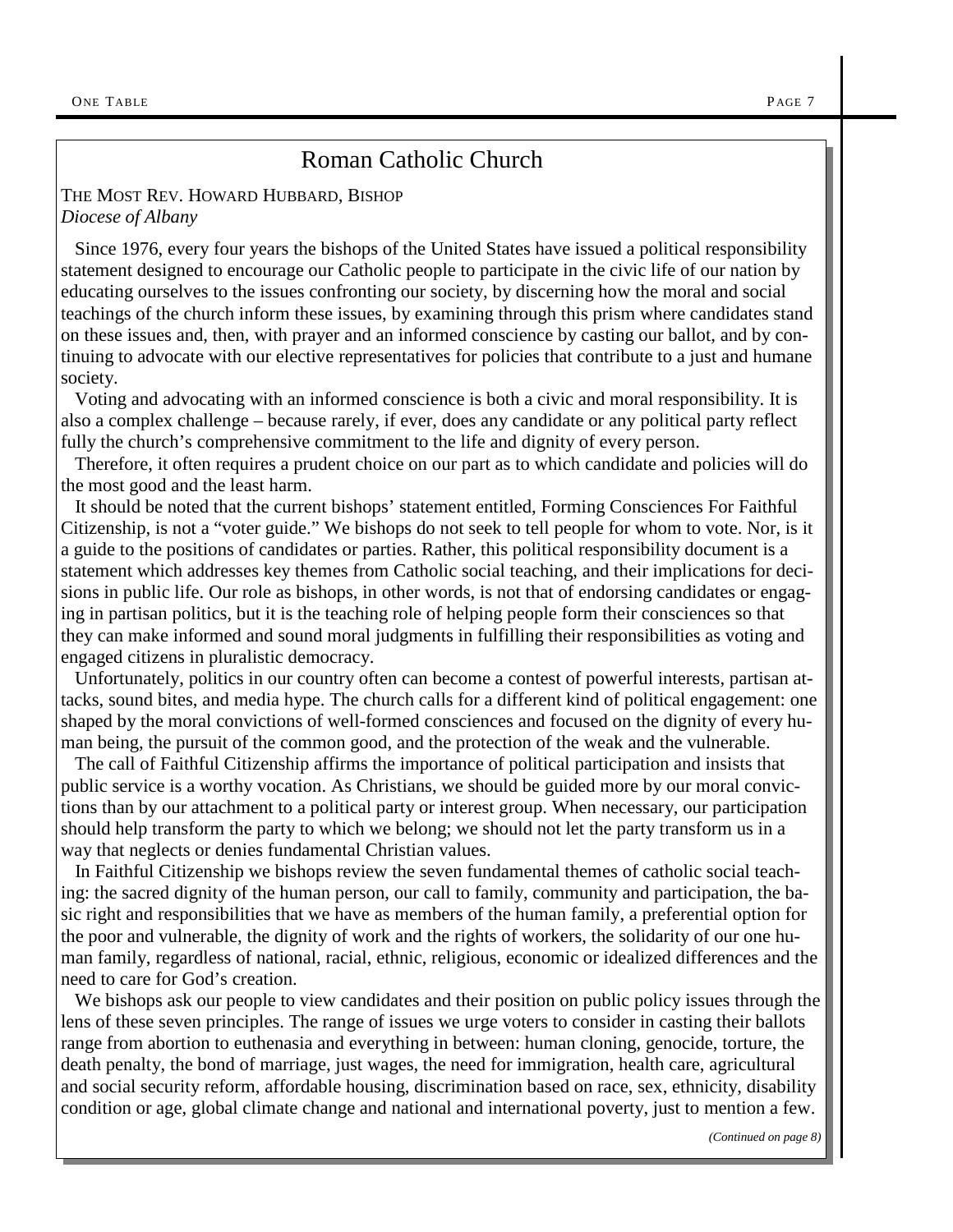#### *(Continued from page 1)*

The call for health care reform is rooted in the biblical call to heal the sick and to serve the least of these. How provision is made for children in the dawn of life, the elderly in the twilight of life, and the sick, needy, and those with disabling conditions in the shadow of life are clear indices of the moral character and commitment of a nation. While good health cannot be assured to everyone, good health care can and should be guaranteed.

The Hebrew Bible says we are all created

'b'tzelem Elohim'--in the Image of God. This makes every human life as precious as the next. In this light, we can say that, by 'pricing out' a portion of our population from health care coverage, we mock the image of God and destroy the vessels of God's work.

The list of issues that need to be addressed in alleviating

poverty in our state is unfortunately long: rising energy costs, affordable housing, quality education, living wage jobs, child care, and more. We encourage you to look at the solutions being promoted by the national campaign to cut poverty in half in America in the next 10 years.

We call on you to increase funding for our state's 3,000 food pantries and soup kitchens, which feed more than 2 million New Yorkers annually. The lines keep growing every year and will overflow once again this winter with the rising costs of heat and fuel. We recognize that such programs are not a long term solution; instead, they are stark symbols of our society's failure to share the bounty of the richest economy in the world.

> The state budget is about our choices. The state budgetary needs should be met through tax fairness that restores the principle that those who can most afford it bear a greater share of the burden.

> In language that resonates with a deep understanding of religious values, one of your gubernatorial predeces-

sors, Franklin Delano Roosevelt said, "The test of our progress is not whether we add more to the abundance of those who have much; it is whether we provide enough for those who have too little." We urge you to take up this challenge. ■

"The church must be reminded that it is not the master or the servant of the state, but rather the conscience of the state. It must be the guide and the critic of the state, and never its tool. If the church does not recapture its prophetic zeal, it will become an irrelevant social club without moral or spiritual authority."

—MARTIN LUTHER KING JR. *Strength to Love*, 1963.

### Bishops cont'd...

#### *(Continued from page 7)*

In sum, through our public policy statement, Forming Consciences for Faithful Citizenship we bishops are calling for a renewed kind of politics: one focused more on moral principles than on the latest polls; more on the needs of the weak than on the benefits to the strong; more on the pursuit of the common good than on the demands of narrow self interests.

Hopefully, our catholic community and all people of good will will bring the religious values and their prayerfully informed consciences to the ballot box this November 4.

This, I believe is the kind of political participation which reflects both the social teaching of our faith and the best traditions of our nation. ■

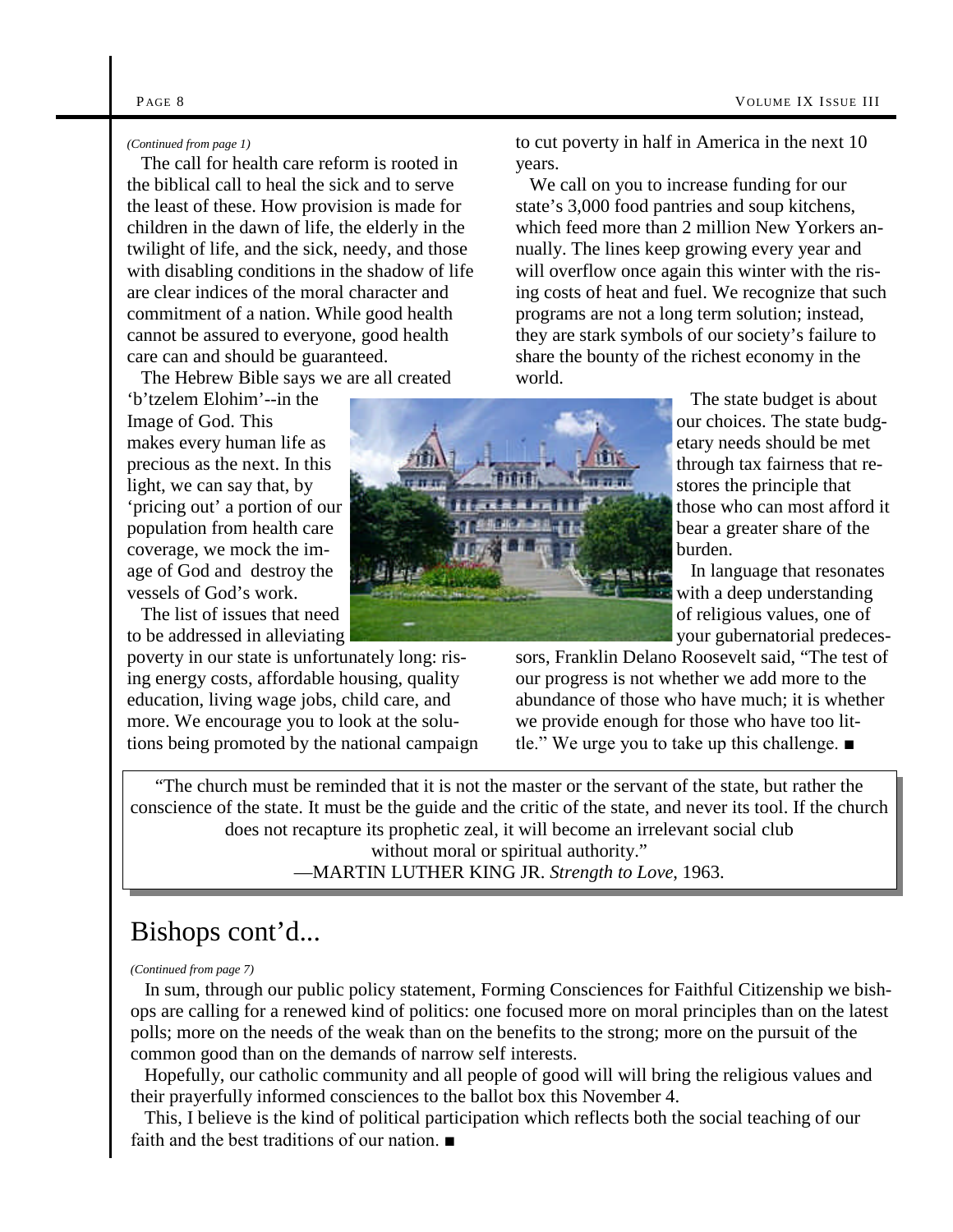

## **Resources and Announcements** *For your newsletter or bulletin*

### **Ecumenical Advocacy Days**

This annual conference brings together lay and clergy from all parts of the United States to explore the background of key issues facing the nation and then to meet with their members of Congress. It is co-sponsored by the National Council of Churches, Church World Service, denominations and other Christian partners with strong witness programs in DC.

### **"Enough for All Creation"**

Coming together March 13-16, 2008, participants will focus on climate change, immigration and poverty in the US and around the world. The opening session begins at 6:30 pm on Friday. On Saturday and Sunday there are a variety of workshops and advocacy training events as well as time for ecumenical worship and denominational fellowship. Monday, participants spend time on Capitol

Hill visiting with their representatives with whom they have made appointments. You can look over the information about Ecumenical Advocacy Days on the web (http://advocacydays.org/) for details on housing, registration, etc. Many churches and/or denominations will provide partial scholarships for interested participants. ■

The publishers of the **Poverty and Justice Bible** went looking and highlighted more than 2,000 verses in the scriptures to show that God has something to say about injustice and oppression. With bright orange highlighting, a quick glance is all you need to see that

God cares about the poor  $-$  a lot.

Reliable, readable, and relevant Contemporary English Version translation. Includes a 32-page study guide to help you and your group discover, dream, and do things to make poverty history. Published by World Vision and Bible Society. *"Be warned… the following pages change everything."* - Rob Bell, Mars Hill Bible Church *■*

### **Strained Glass**

Up to 50 percent of the average household's energy consumption goes to heating and cooling the home. But properly sealed windows can help insulate your home, reducing the energy consumed-and money spent-to maintain indoor temperature. A new Web site, www.HeatSmartNY.org, is available to give New Yorkers tips for lowering heating bills and help them determine if they are eligible for assistance. The state is also hosting 630 workshops around the state to educate the public about reducing energy costs. *■*

## **"A Common Word Between Us and You"**

The Episcopal Commission for Interfaith Dialogue of the Canadian Conference of Catholic Bishops recently released a response to "A Common Word Between Us and You," a letter drafted in late 2007 by prominent Muslim leaders and scholars addressed to Pope Benedict XVI and other Christian leaders calling for mutual understanding.

In the response, the Commission encourages greater interreligious communication, calling for dialogue and collaboration on issues relevant to members of Christian and Muslim communities. The Commission also makes notable mention of how members of these faith communities share a common responsibility towards the needy and value mercy, forgiveness and the

practice of almsgiving, among other things.

Go to the Canadian Conference of Catholic Bishops' website (www.cccb.ca) for details.*■*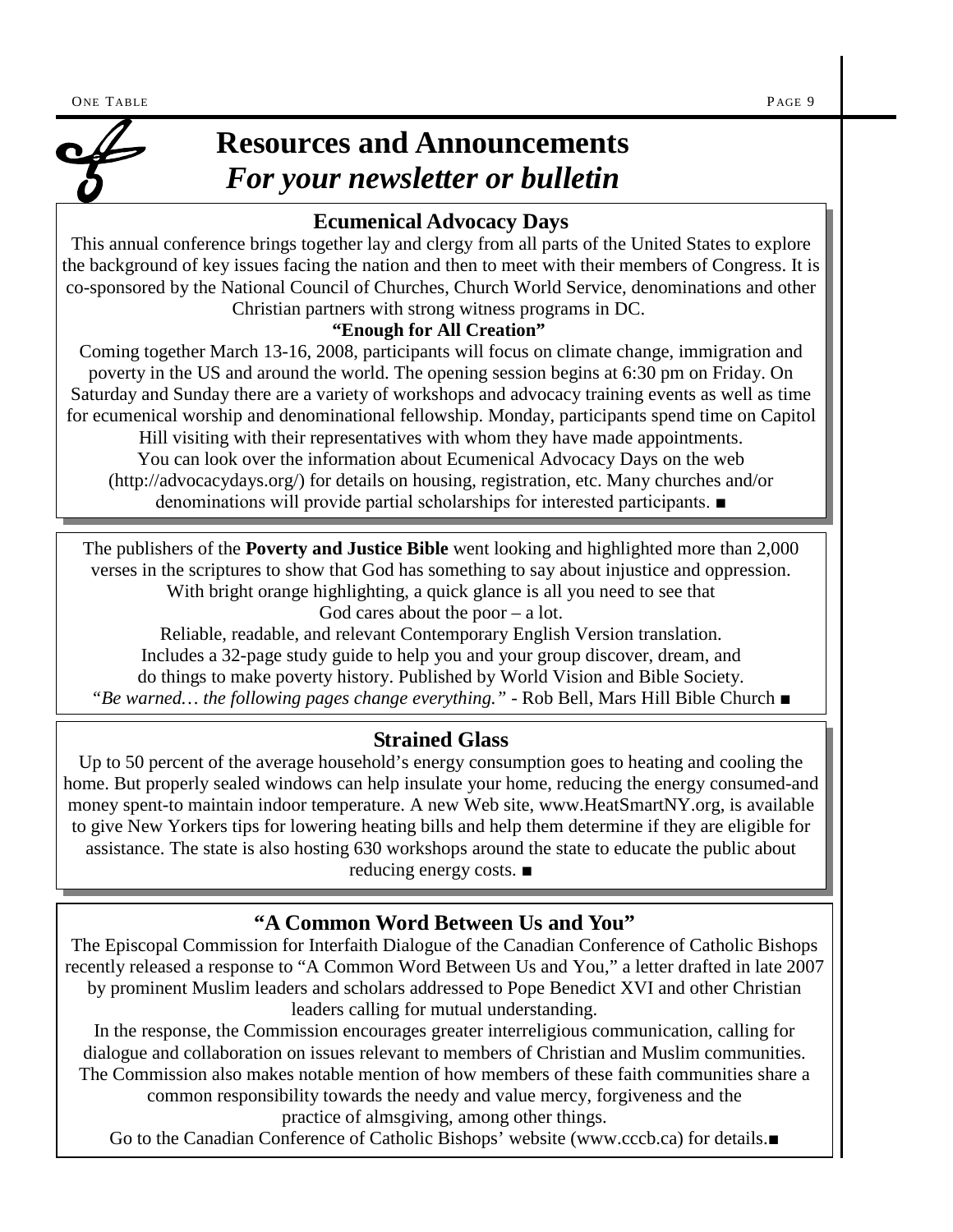### Global Slavery and the Plague of Poverty

Twenty-eight million people in the world today are slaves: held against their will, forced to work under someone else's rule, trapped in an endless cycle of control, abuse, and injustice. Some are born, live, and die as slaves. From sex-trafficking to forced labor, across Asia, Africa, and Europe to the U.S., slavery thrives.

Poverty is the consistent soil in which this horror flourishes. Three billion people today live on \$2 or less per day; less than the price of single-shot latté. People inside and outside the Church live this vulnerable, daily nightmare. The following websites help us to understand, to engage, and to respond to these realities as an expression of following Jesus Christ: *Call+Response* (**www.callandresponse.com**) is a documentary about global slavery and our responses.

*Free the Slaves* (**www.**

**freetheslaves.net**) is a



non-profit organization working to end slavery worldwide. *International Justice Mission* (**www.ijm.org**) is

a human rights agency that secures justice for victims of slavery.

*Love 146* (**www.love146.org**) combats child sex slavery and exploitation.

*Not For Sale* (**www.notforsalecampaign.org**) is a campaign to fight the global slave trade.

*The Sold Project* (**www.thesoldproject.com**) is a documentary about sex trafficking in the US. ■

### Holding Fast

The Presbyterian Church (USA) is inviting its members to participate in a monthly churchwide fast for "repentance, reflection, and coordinated actions: to empathize with those suffering from hunger and famine around the world. The call to action comes as approximately 854 million people worldwide are going hungry and soaring food prices are putting another 100 million people at risk of starvation while others live with plenty to spare.

Food shortages and famines are nothing new. The difference now is that food, water and climate crises are converging to create what has been called a "perfect storm" causing unprecedented suffering, according to information issued by the PC(USA) regarding the churchwide fast.

Over the next year, the denomination will study aspects of the world hunger crisis, including trade policies, climate change and the rising cost of food. It will release its findings along with scriptural studies during each fasting period.

Starting the first Friday of every month and ending the next day, individuals will abstain from food for 40 hours. The fast ends with a

communal meal and a time for people to respond to the crisis by donating time and money to the cause. The year-long cycle of 40-hour fasts will end on World Food Day, Oct. 16, 2009.

Just as the people of ancient Israel fasted to discern God's will and express their grief in times of war, famine or natural disaster, we may observe special times of prayer and fasting in times of trouble and pain. And the global food crisis certainly qualifies as one of those times.

Interpretive materials for each month of the fast will be posted online at www.pcusa.org/ foodcrisis/. Available at the Internet site will be prayers for communal or individual use written by those who are participating in the fasts along with PC(USA) partners and theologians from the United States and overseas. There will be analysis about issues that are perpetuating the food crisis, such as global warming, flawed trade agreements, lack of access to food or loss of inherited seeds to grow indigenous crops.

For additional information about the fasts, contact Ruth Farrell, Presbyterian Hunger Program coordinator, by phone at (888) 728-7228, x5816, or Ruth.Farrell@pcusa.org. ■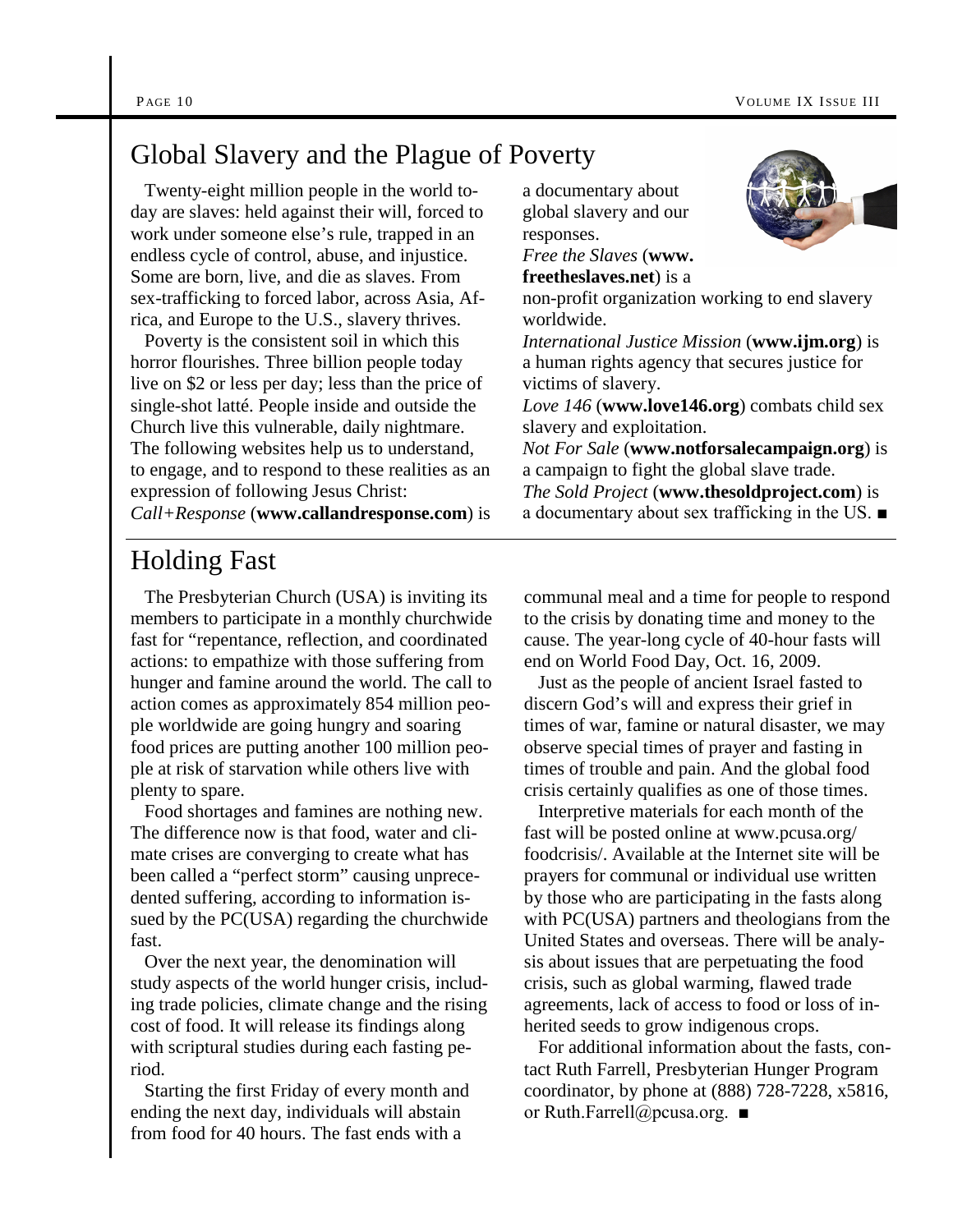

Theological Center. Pre-registration is required at  $(518)462-2470$ , or go to www.capitalrtc.org. **Understanding Leadership in Paul: Theology, People and Practices** October 31, 9am-4pm, led by Dr. Efrain Agosto, Prof. of New Testament, Hartford Seminary. **Boundary Awareness Workshop** Nov. 8, 9am-4pm, Rev. Dr. David Olsen, Exec. Dir., Samaritan Counseling Center. Issues of power, authority, ethics, gender, and the overall setting of healthy boundaries will be set. **Generations! We're Better Together** Nov. 15, 9am-4pm, Rev. Joyce MacKichan Walker & CarolWehrheim. Nationally renowned authors and presenters will explore the theological and educational foundations of intergenerational ministries. **World Religions,** Br. Linh Hoang, Ph.D., Siena College. Hinduism: Nov. 2, 6:30– 9pm, Hindu Temple Society of the Capital District. Buddhism: Nov. 9, 2–5pm, Karma Thegsum Choling Buddhist Center, Albany. Judaism: Dec. 2, 6:30–9:30pm, Congregation Gates of Heaven, Schenectady.

**† Access to Worship,** sponsored by The NYS Office of Mental Retardation and Developmental Disabilities, Faith Initiative Program, and the Self-Advocacy Association of New York State, Nov. 13, Albany. This daylong Seminar will provide faith leaders with knowledge and information about individuals with various disabilities. Contact 473-6255 or catherine.patterson@omr.state.ny.us.

**† Empowering Communities for Successful Aging...Housing, Neighborhood Supports, and Services** Nov. 12 & 13, Saratoga. Register at www.empoweringnycommunities.org. New York's older population is growing rapidly, and by the year 2015 adults age sixty and over will make up 20 to 29 percent of the general population. This cohort be 50% larger than the existing senior adult population, and will also be more culturally and economically diverse.

**†** *"Body, Mind and Soul: Celebrating, Strength-*

*ening and Sustaining Clergy Wholeness in Small Congregations,"* June 24-July 2, Virginia Theological Seminary. Pastors of small congregations (and their spouses) are urged to apply for a nine-day ecumenical conference. All expenses, including travel, are underwritten by the Lilly Endowment. Limited to 25 clergy. Apply by Dec 15 at www.vts. edu/education/collegium.

**† Payne Alternative Theological Education Program's** courses: Thursdays, Oct. 9 - Dec. 18, 6:30– 9pm, Albany. **Parish Counseling**, Rev. Dearthrice DeWitt, incoming Protestant Chaplain at Colgate University. Equip lay and clergy congregational leaders with the basic Biblical tools, pastoral counseling techniques, & spiritual guidance for therapeutic conversations. **New Testament Survey**, Rev. Dr. Mickey Drown, Preacher & Community Organizer. Approaching the New Testament gospel, letters, and writings as if for the first time, students will learn the literary and contextual basics, and become familiar with most recent insights into how the scriptures serve as spiritual guides. Register with Rev. Eloise Frazier at 382-5430.

**† "Domestic Violence Issues in Local Church and Community Ministry: A General Overview"** Oct. 29, 12-1:30pm, First Lutheran Church, Albany. Led by Trudy Lawson from the NYS Office for the Prevention of Domestic Violence, and the Rev. Dr. Alan Rhodes of the Mechanicville United Methodist Church. Cost: \$20. Call the Council of Churches at 462-5450 by Oct. 22.

**† Council of Churches' 30th Annual Musical Celebration**, Nov. 9, 3pm, Church of St. Vincent de Paul, Albany. This inspiring event features choirs and musicians from various churches and traditions.

**†** Council of Churches' 72nd Annual **Community Thanksgiving Day Worship Service,** Nov. 27, 10am, Cathedral of All Saints, Albany. Bishop Howard Hubbard (RCDA) will preach. Music by the Cathedral Choir of Men and Boys. ■